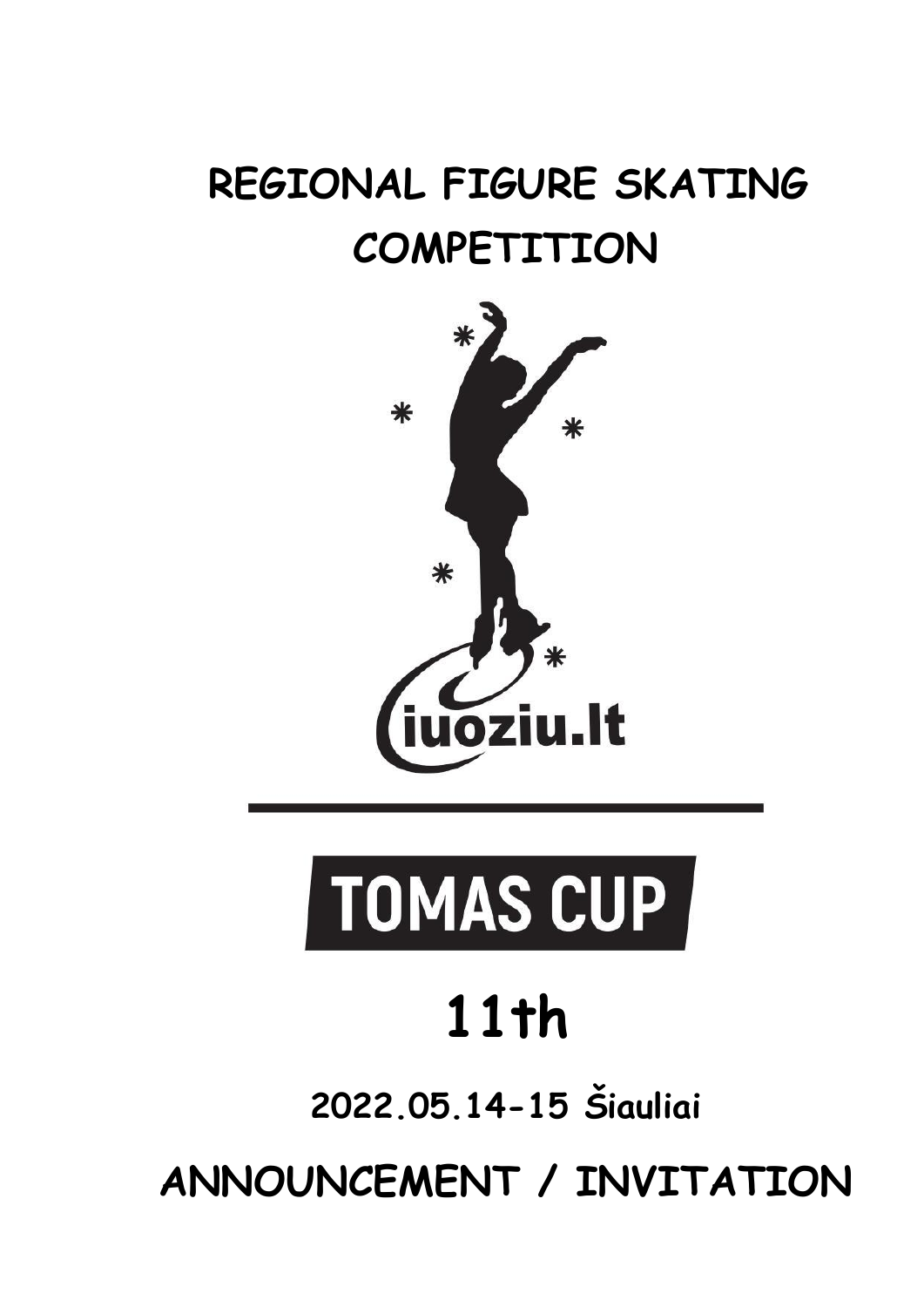#### *GENERAL:*

Tomas Cup 11<sup>th</sup> will be conducted in accordance with the ISU Constitution and General Regulations 2021, the Special Regulations and Technical Rules Single 2021, and the relevant ISU Communications.

Participation in the Tomas Cup 11<sup>th</sup> is open to all Competitors who belong to an ISU Member, and qualify with regard to eligibility according to Rule 102, provided their ages fall within the limits specified in Rule 108, paragraph 3. a) and they meet the participation, citizenship and residency requirements in Rule 109, paragraphs 1 through 5 in accordance with the ISU General Regulations 2021 or any update of this and ISU Communication 2030 or any update of this Communication.

In accordance with Rule 109 of the ISU General Regulations and ISU Communication 2030 all Skaters who do not have the nationality of the Member by which they have been entered or who, although having such nationality, have in the past represented another Member, must produce an ISU Clearance Certificate. Passports of all Skaters, as well as the ISU Clearance Certificate, if applicable, must be presented at the accreditation of the event for verification. All competitors must be entered through their respective ISU Member Federation.

#### *ORGANIZER:*

Figure Skating Club "**Ciuoziu.lt**",Siauliai, Lithuania

 E-mail: tomas.cup.competition@gmail.com Phone number: +370 625 67911 **[www.ciuoziu.lt](http://www.kristalice.lv/)**

### *DATE:*

#### *2022.05.14-15*

#### *PLACE OF COMPETITION:* **"AKROPOLIS", Aido street 8, Siauliai**

# **Categories:**

#### **Elements:**

| <b>ELEMENTS B</b> | Girls and Boys (born 2016/2017 and younger) |
|-------------------|---------------------------------------------|
| <b>ELEMENTS A</b> | Girls and Boys (born 2016/2017)             |
| <b>ELEMENTS B</b> | Girls and Boys (born 2014/2015)             |
| <b>ELEMENTS A</b> | Girls and Boys (born 2014/2015)             |
| <b>ELEMENTS B</b> | Girls and Boys (born 2012/2013)             |
| <b>ELEMENTS A</b> | Girls and Boys (born 2012/2013)             |
| <b>ELEMENTS B</b> | Girls and Boys (born 2010/2011)             |
| <b>ELEMENTS A</b> | Girls and Boys (born 2010/2011)             |
| <b>ELEMENTS A</b> | Girls and Boys (born 2008/2009)             |
| <b>ELEMENTS B</b> | Girls and Boys (born 2008/2013)             |
|                   |                                             |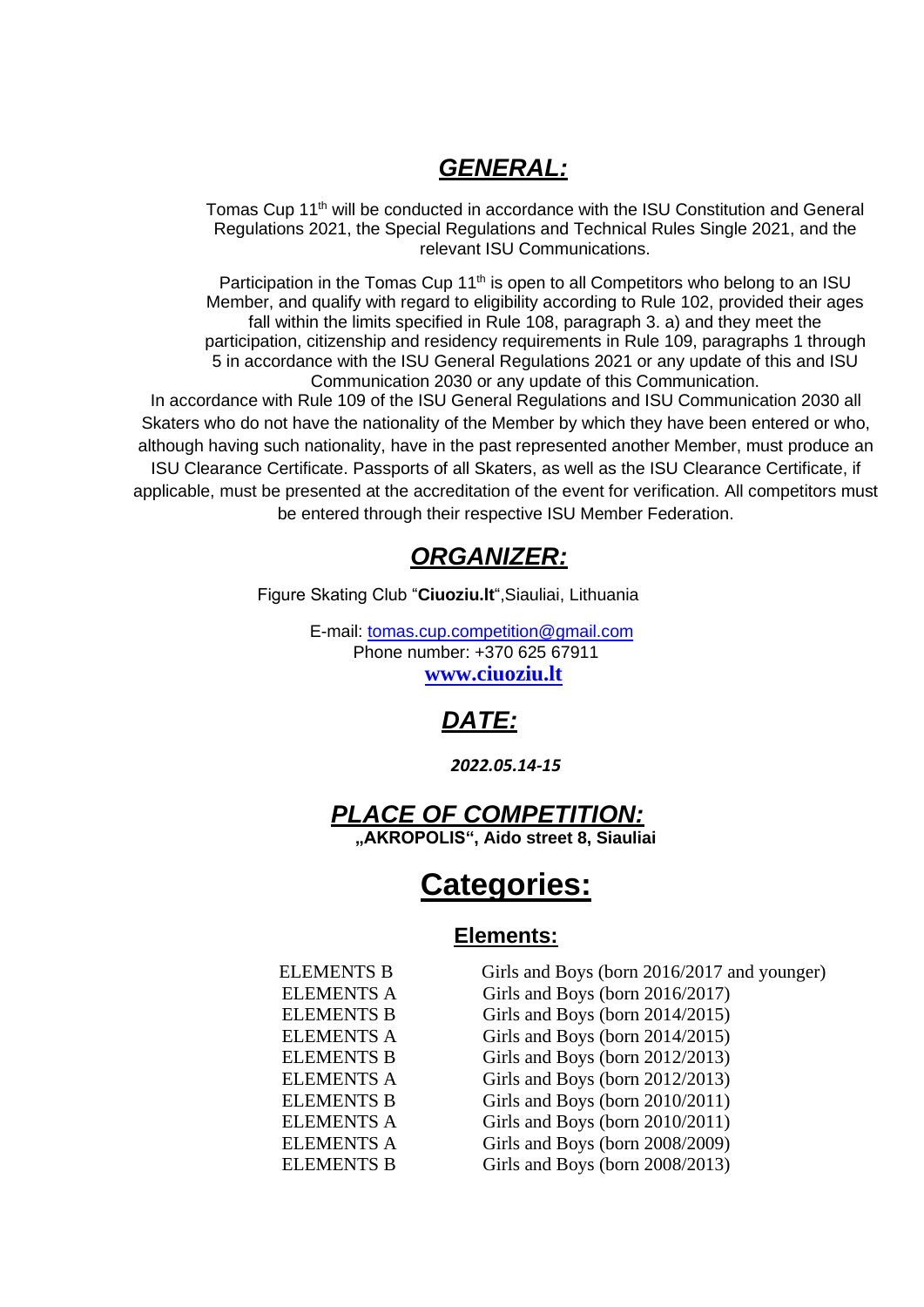#### **Programs:**

Junior Men, Women: According to the latest ISU regulations and communications

Interclub: Boys and Girls: Advanced Novice, Basic Novice, Intermediate Novice Youngsters

Boys and Girls: Chicks A, Chicks Axel, Pre-Chicks A And Men, Women/ Boys Girls: Senior B, Junior B, Novice B, Springs B, Cubs B, Chicks B, Pre-Chicks B, Chicks C, Pre-Chicks C, Beginners and ADULTS. According to technical data

### *ENTRIES FOR COMPETITION :*

All the members of ISU and Clubs, being members of National Skating Federations associated with ISU, are invited to take part in this competition.

Members can enter any quantity of Skaters/Couples into each category.

Organizers have the right to refuse or limit the participation in competition. The attached entry forms have to be filled in precisely and can be sent by e-mail on the address given below by **April 30th, 2022** to:

> E-mail: tomas.cup.competition@gmail.com **The deadline for entries is April 30th , 2022**

# *Entry fee:*

Single Skating (two) programs – 70 euro Single Skating 1 (one) program – 60 euro Elements: 35€

# **Entry fee payment**

Entry fees must be paid after confirmation of member participation. Bill must be paid with one (1) transaction for all the country/member participants.

The Organizer will not return entry fee but you can replace one skater for another in any category not later than one week before draw.

The entry fees have to be transferred to following bank account

Entry fee can be paid upon arrival or by bank transfer to the to the following account:

Bank: Bank: Bank: AB Swedbank Bank code: 73000 SWIFT code: SWIFT code:

Bank account holder: Sporto mokykla "Čiuožiu.lt" Account No: LT65 7300 0101 2002 8723 Purpose of payment: for the competition. Country and name of skater (skaters)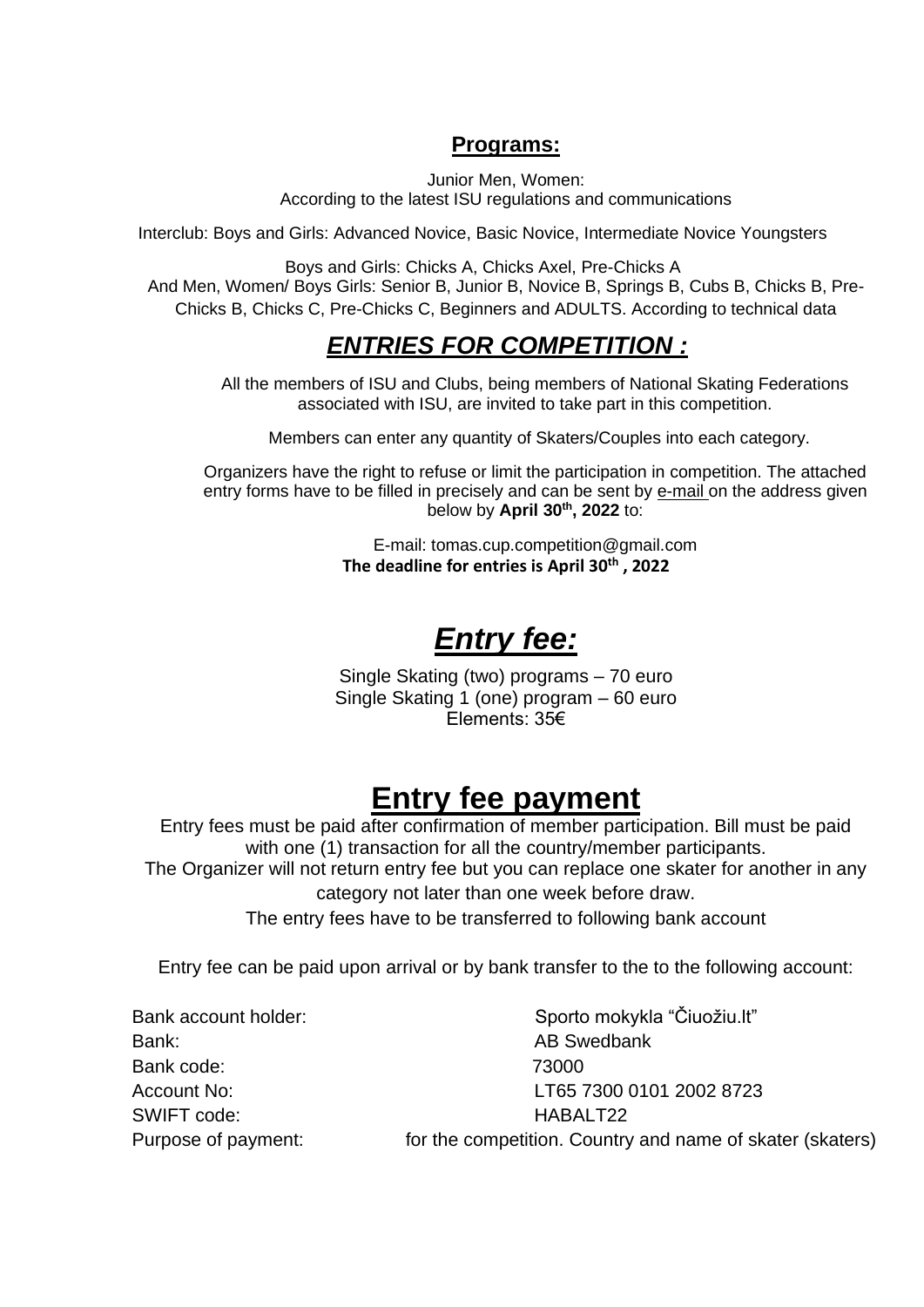## *THE CODE OF ETHICS:*

All the skaters, coaches, judges, chaperons should follow the ISU Communication 2342, (or any update of this Communication). Action against this rule conducts by itself the disqualification of the skater.

# **Music:**

Music will be reproduced from the computer. All Competitors shall furnish competition music of excellent quality on CD or in any other device (the file format must be MP3). All CDs or other devices must have Competitor`s name, Member`s name and the category and segment written on them. The competition music must be given during the registration and picked up from the registration desk after the competition. Competitors must have a backup drive for each program. It would be much more convenient if we received music in email: tomas.cup.competition@gmail.com Thank you!

### *RESULTS:*

The marking system (ISU Judging System) as described in ISU Technical Rule Single 2021, Rule 352 and Rule 353 (Determination and publication of results) will be used.

Result information and detailed protocols will be avaliable on the website: [www.ciuoziu.lt](http://www.ciuoziu.lt/)

### *AWARDS:*

The top three competitors in each event (Final results) will be awarded by Trophies, special presents and diplomas; others will receive memory presents. The exact time of the Awarding Ceremonies will be announced in the detailed schedule in due time.

# *Draw:*

An electronic draw will take place on **12.05.2022**, starting orders will be published on our website [www.ciuoziu.lt](http://www.ciuoziu.lt/)

## *THE CODE OF ETHICS:*

All the skaters, coaches, judges, chaperons should follow the ISU Communication 2342, (or any update of this Communication). Action against this rule conducts by itself the disqualification of the skater.

# *Timetable:*

Detailed time schedule will be published at the webpage soon after the close of entries.